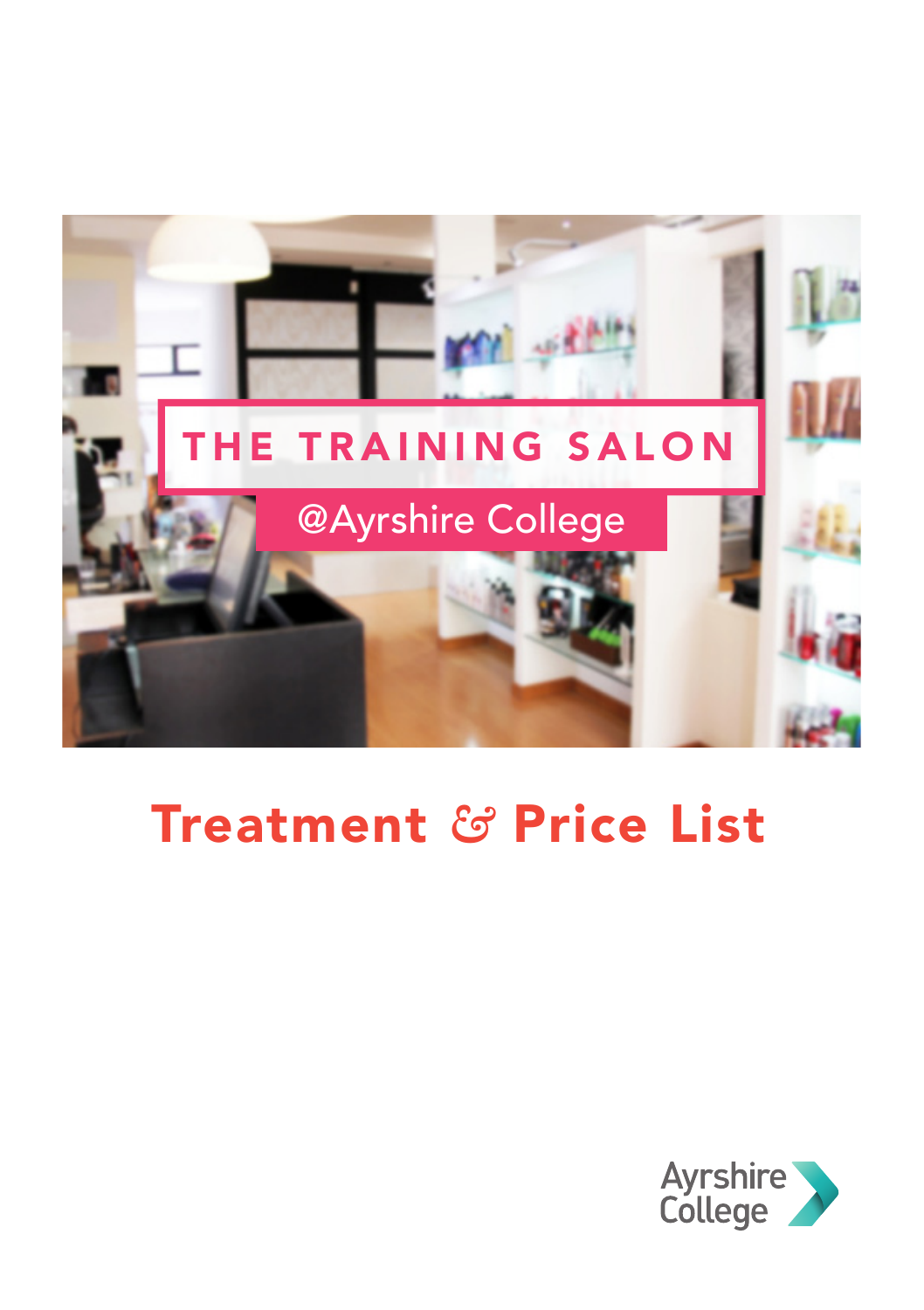# The Salons @ Ayrshire College

The College has a range of salons across

its campuses which are open to the general public, students and staff during term time. Clients can choose from a wide range of beauty, make-up, nail and hair treatments, as well as holistic therapies.

As a learning and teaching environment please note all services and treatments are not available throughout the whole academic year and appointments may be subject to limited days and times. Regular appointments cannot be guaranteed as class timetables and requirements are subject to alterations.

All appointments require a thorough consultation, this will ensure that the treatments are suitable to your requirements and are tailored to your needs.

Appointments can vary in length depending on the service and we ask that you make yourself available for the entirety of the treatment. Hair appointments can last up to 4 hours. We ask that you give at least 24 hours notice of a cancellation where possible.

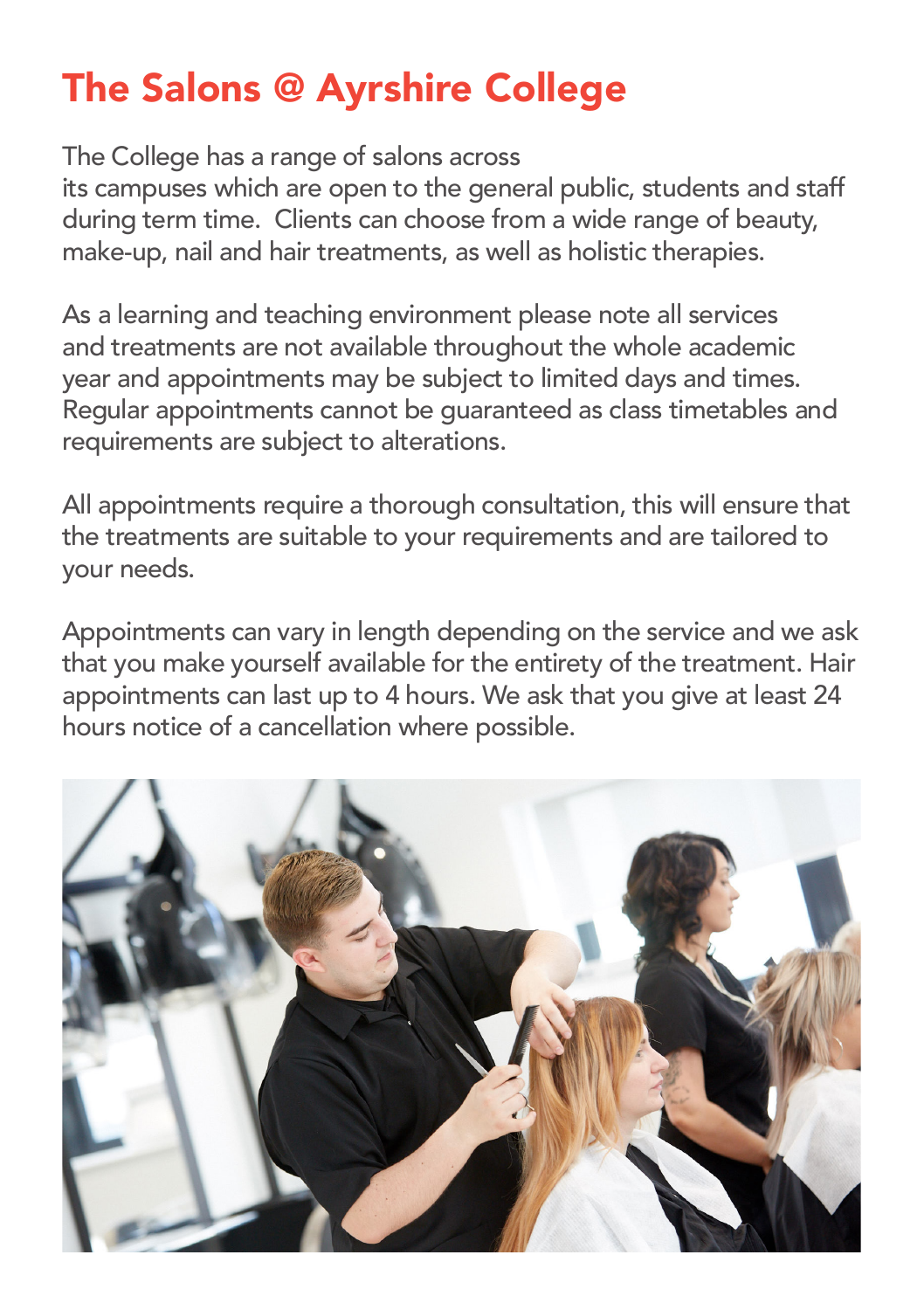

# Additional Client Information

Salon Assistants will ask for a variety of details when arranging your appointment, we would appreciate your co-operation with this to ensure you are contactable if required. This is to prevent any inconvenience if we do not have a contact telephone number or email address.

As we are a training environment, students have limited experience and are here to be mentored and gain experience in their chosen field. It is therefore important that as a client you adopt a supportive attitude towards our students. Lecturers do not provide treatments, they are in class to assist, support and supervise the training of students.

To keep up-to-date with our latest treatments and special offers check out our Facebook page www.facebook.com/ ayrshirecollege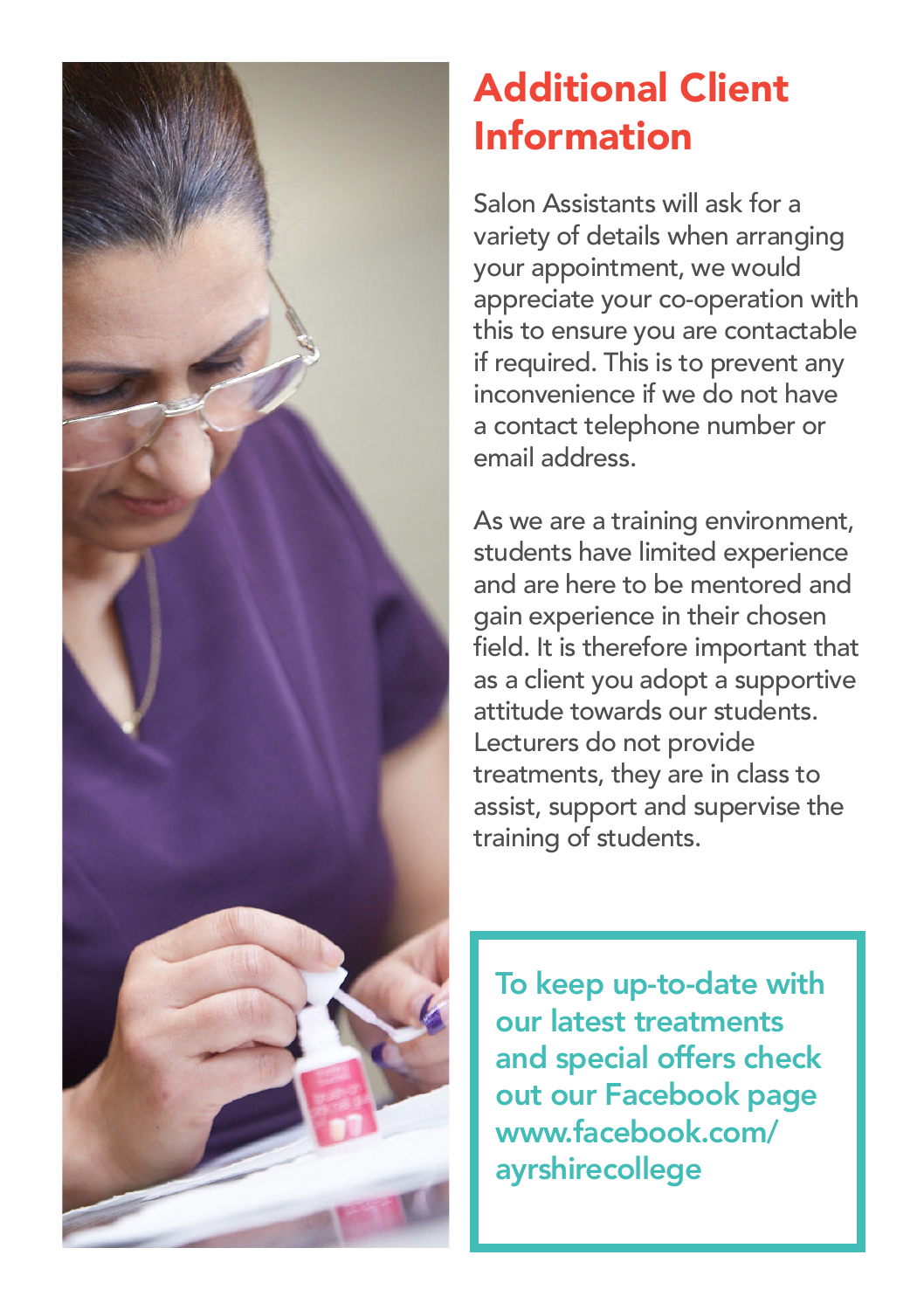### Manicure and Pedicure

|                        | Junior         | Intermediate   | Advanced       |
|------------------------|----------------|----------------|----------------|
|                        | <b>Trainee</b> | <b>Trainee</b> | <b>Trainee</b> |
| <b>Deluxe Pedicure</b> | £6.00          | £7.00          | £8.00          |
| <b>Deluxe Manicure</b> | £6.00          | £7.00          | £8.00          |
| <b>Basic Pedicure</b>  | £5.00          | £6.00          | £7.00          |
| <b>Basic Manicure</b>  | £5.00          | £6.00          | £7.00          |
| French File and Polish | £3.00          | £4.00          | £5.00          |
| File and Polish        | £2.00          | £3.00          | £4.00          |

#### **Waxing**

|                    | Junior         | Intermediate   | Advanced       |
|--------------------|----------------|----------------|----------------|
|                    | <b>Trainee</b> | <b>Trainee</b> | <b>Trainee</b> |
| Full Leg           |                | £8.00          | £9.00          |
| Half Leg           | £4.00          | £5.00          | £6.00          |
| Under-Arm          | £3.00          | £4.00          | £5.00          |
| <b>Bikini Line</b> | £3.00          | £4.00          | £5.00          |
| High Bikini Line   |                | £5.00          | £6.00          |
| <b>Brazilian</b>   |                |                | £8.00          |
| Chest/Back         |                | £5.00          | £6.00          |
| Eyebrow            | £2.50          | £3.00          | £3.50          |
| Lip                |                | £2.00          | £3.00          |
| Chin               |                | £2.50          | £3.00          |

# Electrolysis

 Advanced Trainee Only Hair Removal **From £3.00 for 15 minutes.**  Maximum 45 minute treatment.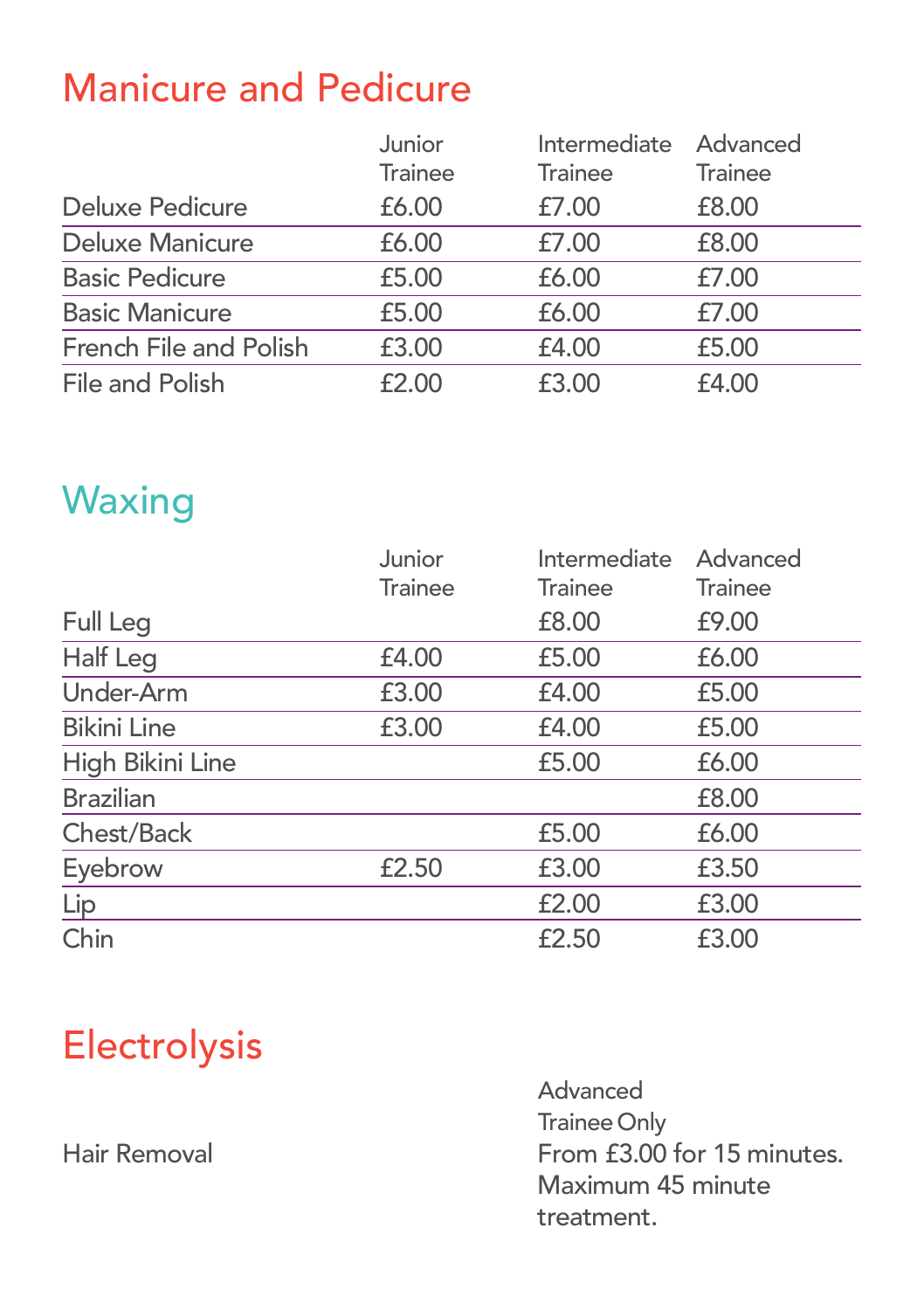# Eye Treatments

| Junior         | Intermediate              | Advanced       |
|----------------|---------------------------|----------------|
| <b>Trainee</b> | <b>Trainee</b>            | <b>Trainee</b> |
| £2.00          | £3.00                     | £4.00          |
| £3.00          | £4.00                     | £5.00          |
| £2.00          | £2.50                     | £3.00          |
| £5.50          | £6.50                     | £7.50          |
| £3.50          | £4.50                     | £5.50          |
| £5.00          | £6.00                     | £7.00          |
|                |                           | £20.00         |
|                |                           | £10.00         |
|                | Eye Lash Extension Top-up |                |

*A skin patch test will be required before colouring, tinting and perming treatments. This must be carried out 48 hours prior to treatment.*

### Make-Up

|                                       | Junior<br><b>Trainee</b> | Intermediate Advanced<br><b>Trainee</b> | Trainee |
|---------------------------------------|--------------------------|-----------------------------------------|---------|
| Make-Up Application                   | £3.00                    | £6.00                                   | £8.00   |
| Creative/Character<br>Fashion Make-Up |                          | £7.00                                   | £9.00   |

#### **Tanning**

|                      | Intermediate Advanced |         |
|----------------------|-----------------------|---------|
|                      | <b>Trainee</b>        | Trainee |
| Full Body Spray Tan  | £9.00                 | £10.00  |
| Half Body Spray Tan  | £5.00                 | £6.00   |
| Full Body Manual Tan |                       | £12.00  |
| Half Body Manual Tan |                       | £8.00   |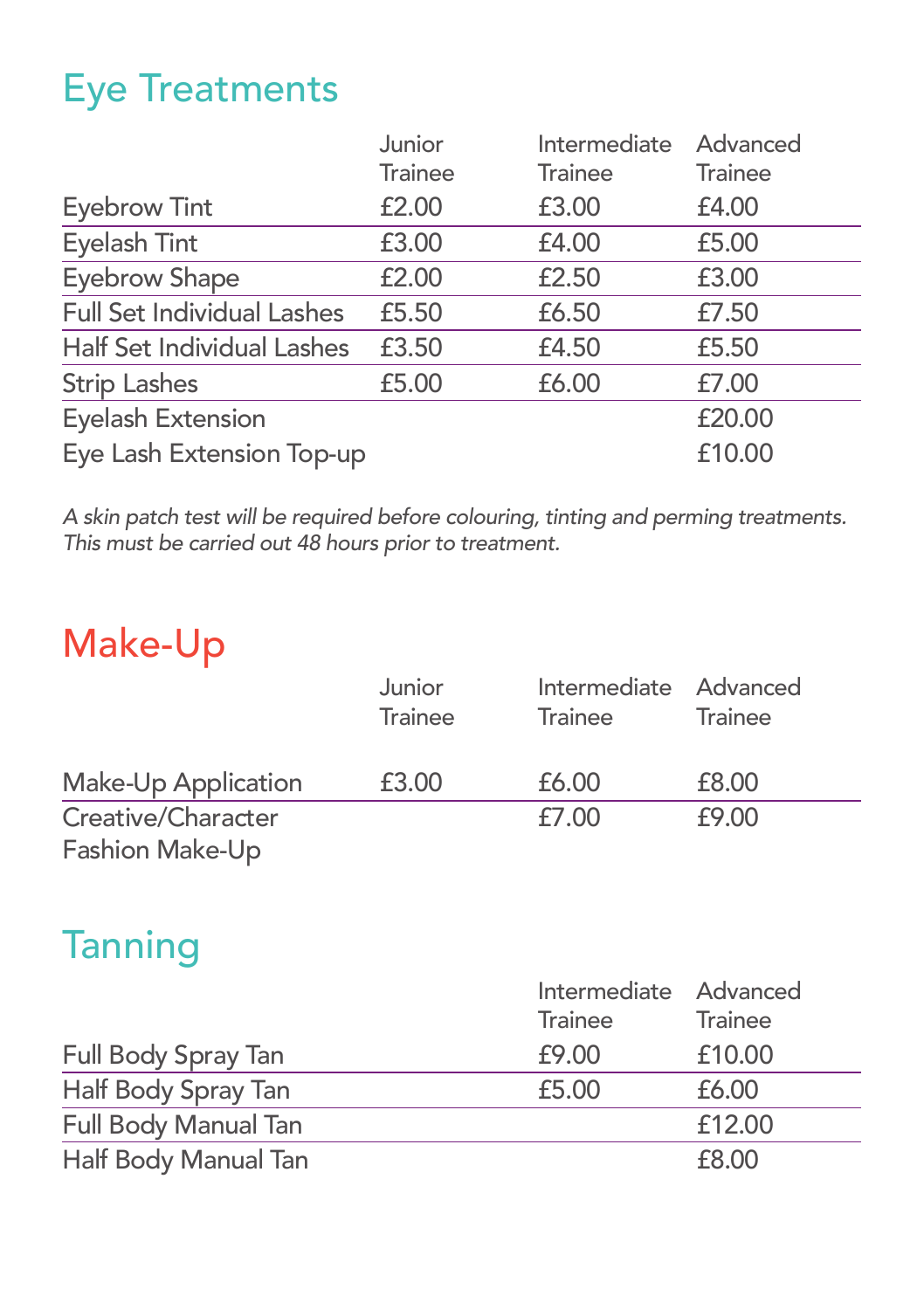### Nail Enhancements

| Intermediate   | Advanced       |
|----------------|----------------|
| <b>Trainee</b> | <b>Trainee</b> |
|                | £12.00         |
|                | £15.00         |
| £9.00          | £10.00         |
|                | £6.00          |
|                | £6.00          |
| £5.00          | £6.00          |
|                | £12.00         |
| £6.00          | £8.00          |
| £2.00          | £3.00          |
| £1.00          | £2.00          |
| £3.00          | £4.00          |
| from 20p       | from 20p       |
| from 20p       | from 20p       |
|                |                |

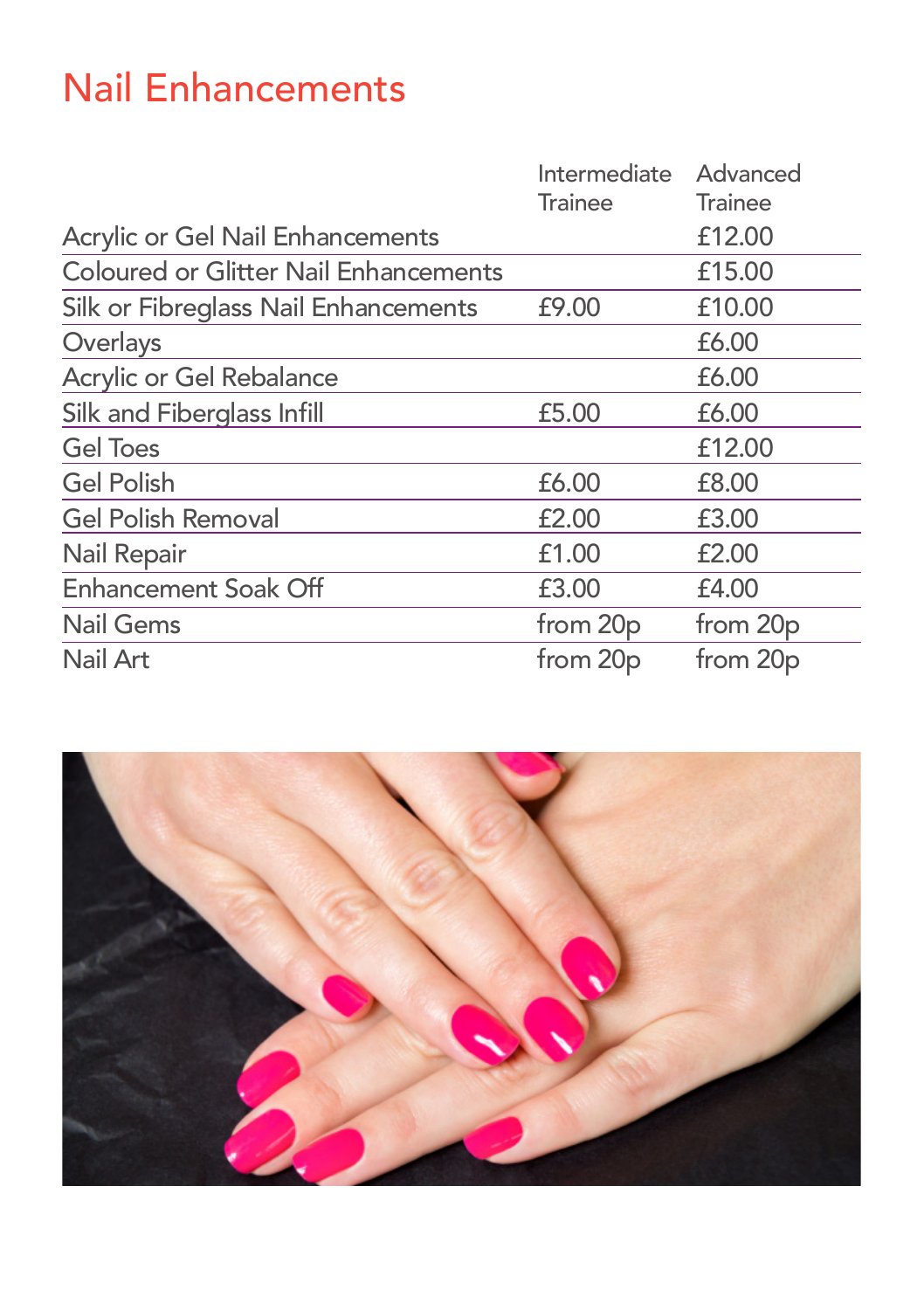# Body Treatments

|                                       | Junior<br><b>Trainee</b> | Intermediate<br><b>Trainee</b> | Advanced<br><b>Trainee</b> |
|---------------------------------------|--------------------------|--------------------------------|----------------------------|
| <b>Full Body Swedish</b>              |                          |                                |                            |
| Massage                               |                          | £11.00                         | £12.00                     |
| <b>Back, Neck and Shoulder</b>        |                          |                                |                            |
| <b>Swedish Massage</b>                | £6.00                    | £7.00                          | £8.00                      |
| <b>Full Body Hot Stone</b>            |                          |                                |                            |
| Massage                               |                          |                                | £15.00                     |
| <b>Back, Neck and Shoulder</b>        |                          |                                |                            |
| <b>Hot Stone Massage</b>              |                          |                                | £9.00                      |
| <b>Full Body Aromatherapy</b>         |                          |                                |                            |
| Massage                               |                          |                                | £15.00                     |
| <b>Back, Neck and Shoulder</b>        |                          |                                |                            |
| <b>Aromatherapy Massage</b>           |                          |                                | £9.00                      |
| Indian Head Massage                   |                          |                                | £8.00                      |
| Reflexology                           |                          |                                | £8.00                      |
| <b>Sothys Body Sugar</b>              |                          |                                |                            |
| Exfoliation                           |                          |                                | £9.00                      |
| <b>Sothys Body Customised</b>         |                          |                                |                            |
| <b>Escape</b>                         |                          |                                | £14.00                     |
| <b>Sothys Body Firming Treatment</b>  |                          |                                |                            |
| (2 areas)                             |                          |                                | £20.00                     |
| <b>Sothys Body Slimming Treatment</b> |                          |                                | £16.00                     |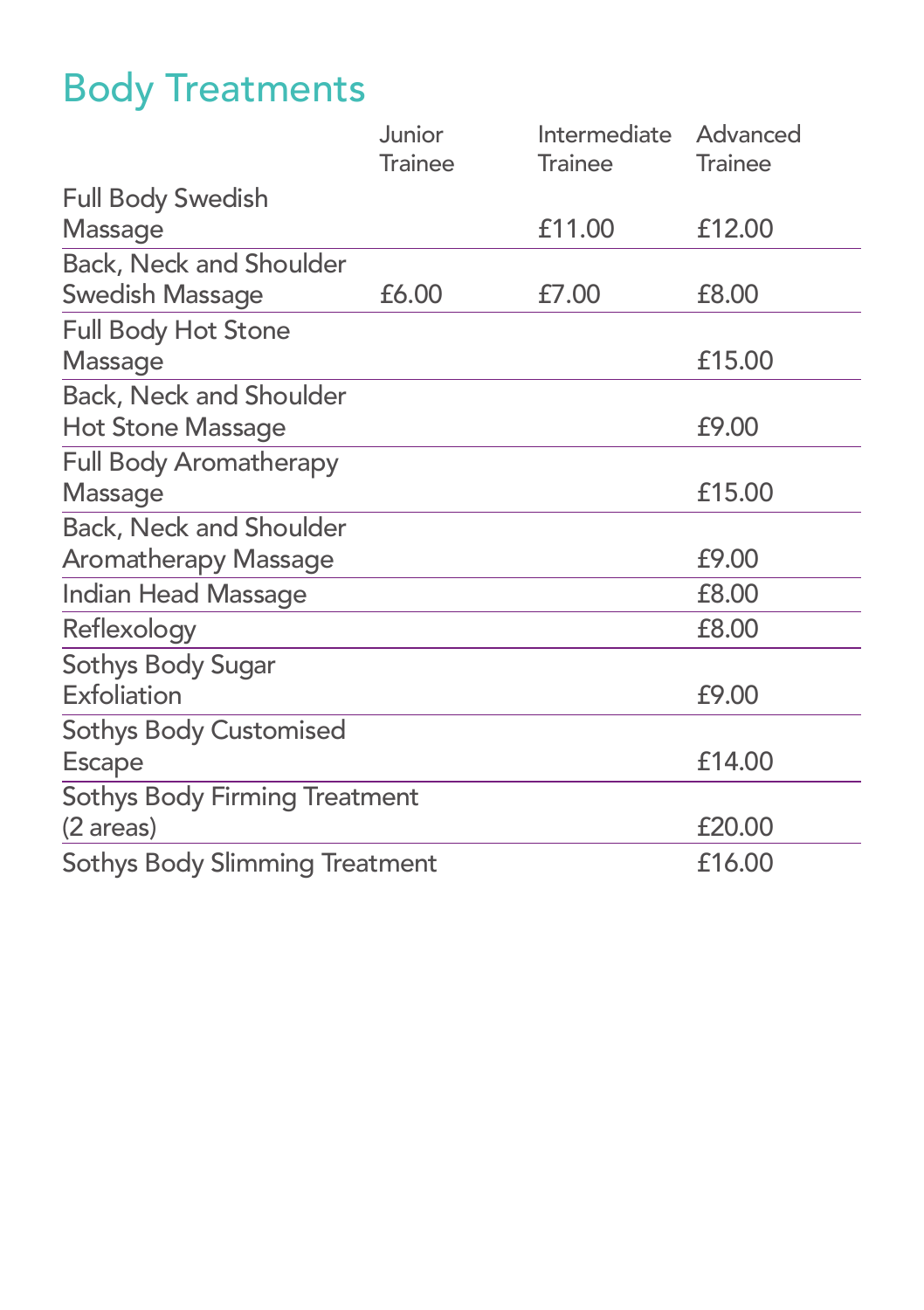#### Facial Treatments

Please note that Junior Trainees use Kaeso products. Intermediate and Advanced Trainees use Sothys products.

|                       | Junior         | Intermediate Advanced |         |
|-----------------------|----------------|-----------------------|---------|
|                       | <b>Trainee</b> | <b>Trainee</b>        | Trainee |
| <b>Express Facial</b> | £3.00          | £6.00                 | £8.00   |
| Deluxe Facial         |                | f9.00                 | f10.00  |

#### Sothy's Facial Treatments

|                                | Junior         | Intermediate Advanced |         |
|--------------------------------|----------------|-----------------------|---------|
|                                | <b>Trainee</b> | Trainee               | Trainee |
| <b>Sothys Resurfacing Peel</b> |                |                       | £16.00  |
| <b>Holistic Sothys Facial</b>  |                | £9.00                 |         |

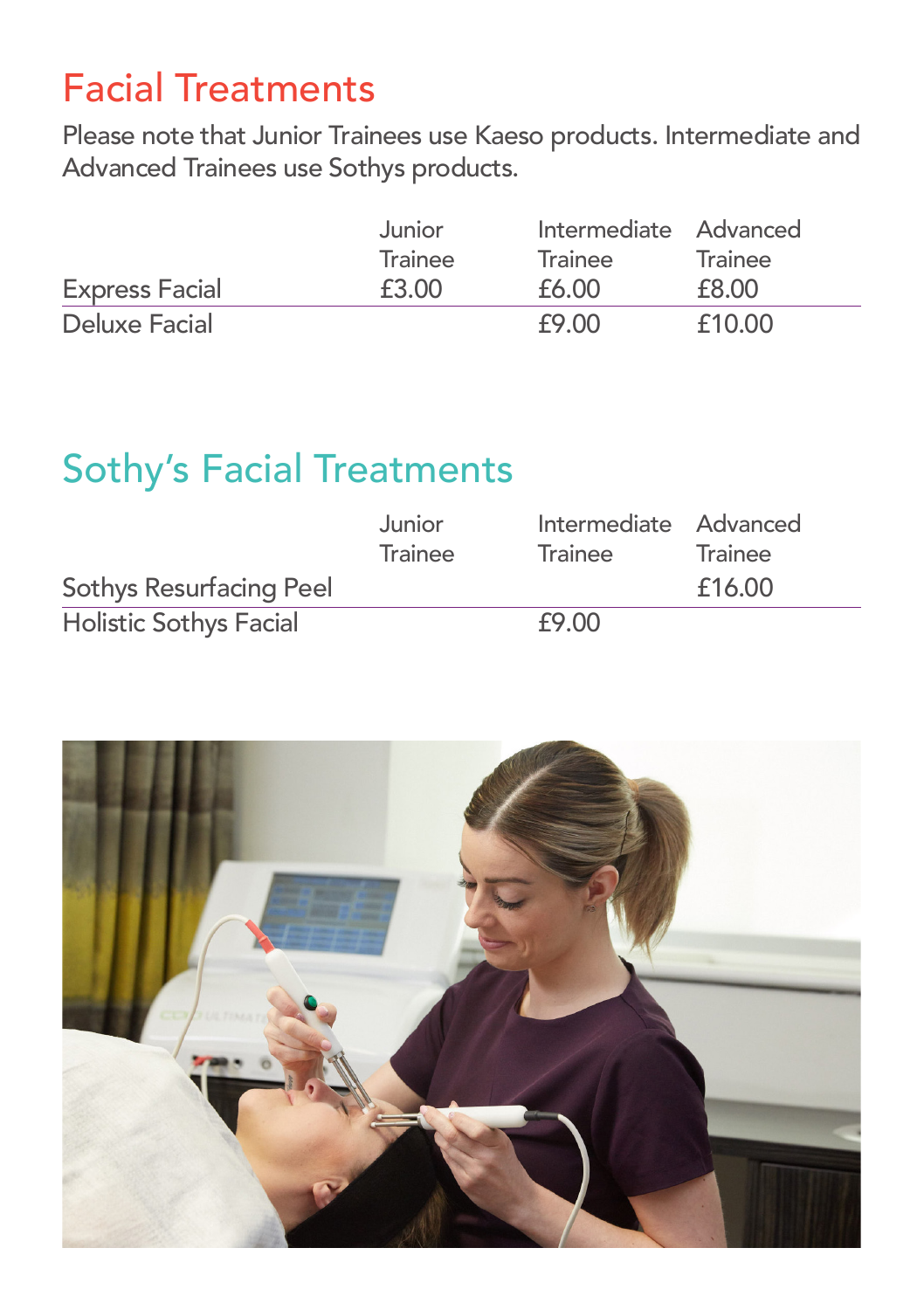#### Face and Body Electrical Treatments

|                                                 | Intermediate Advanced |                |
|-------------------------------------------------|-----------------------|----------------|
|                                                 | <b>Trainee</b>        | <b>Trainee</b> |
| <b>Classic Facial Electrical Treatment</b>      | £10.00                | £11.00         |
| <b>Classic Body Electrical Treatment</b>        | £10.00                | £11.00         |
| <b>Contemporary Facial Electrical Treatment</b> |                       | £12.00         |
| <b>Contemporary Body Electrical Treatment</b>   |                       | £12.00         |
| <b>Caci Non-Surgical Solutions Face</b>         |                       | £18.00         |
| Caci Anti-Cellulite Treatment                   |                       | £20.00         |

Classic Treatments available are: Vacuum Suction, Galvanic, Rotary Brush, Faradic, Steam and O-Zone, Audio Sonic, Infra-Red.

Contemporary Treatments available are: Microdermabrasion, Sonopeel, Microcurrent Face and Body Lifting, Colour Light Therapy and Pressotherapy.

#### Sauna

Sauna and relaxation room can be included in the Spa Experience Treatment for an additional cost of £4.00 at Ayr, and sauna only at Kilwinning for an additonal £3.00.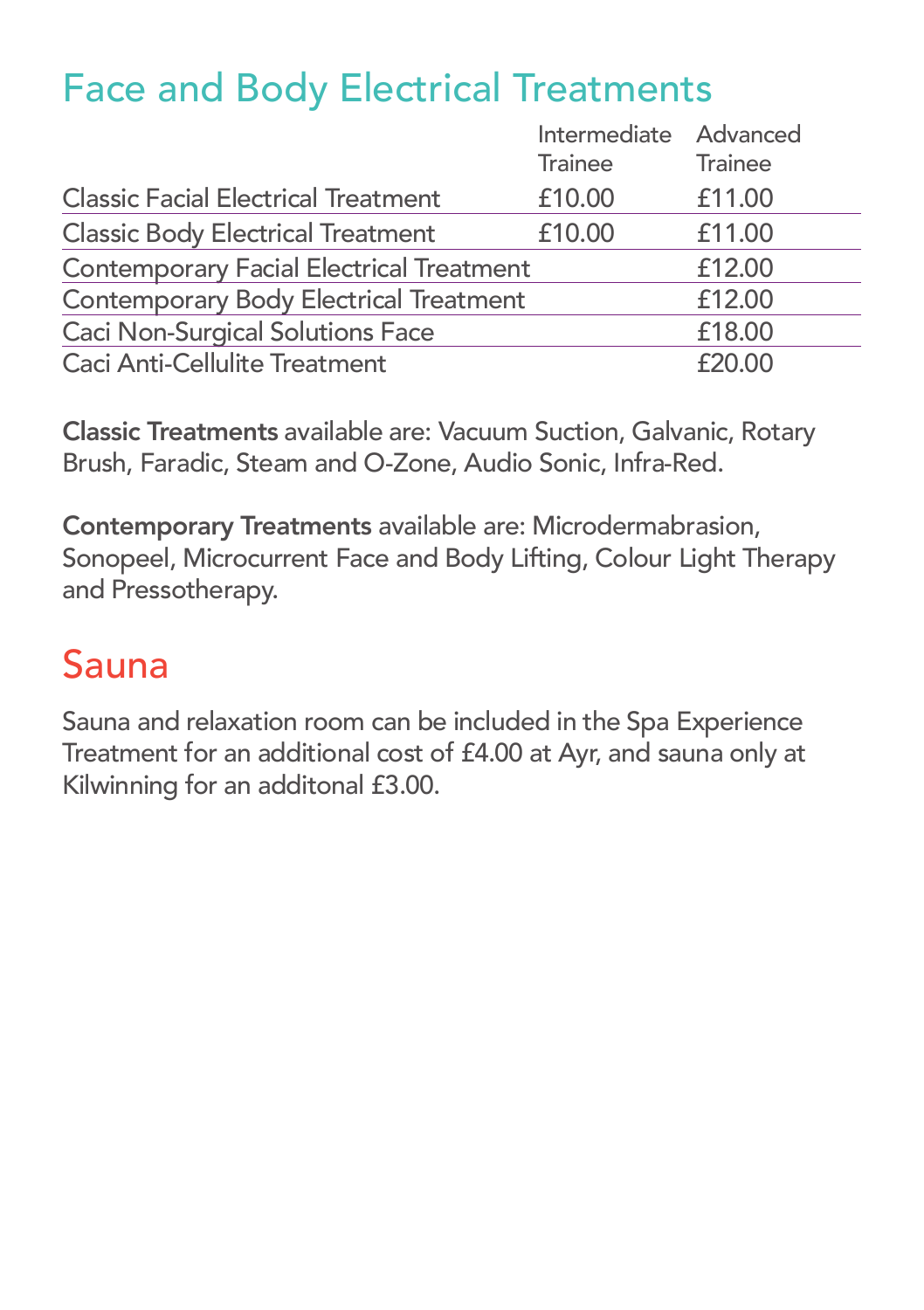### Cut and Finish

|                                                                       | Junior         | Intermediate   | Advanced       |  |
|-----------------------------------------------------------------------|----------------|----------------|----------------|--|
|                                                                       | <b>Trainee</b> | <b>Trainee</b> | <b>Trainee</b> |  |
| Hair Up                                                               | £2.00          | £3.00          | £6.00          |  |
| <b>Blow Dry</b>                                                       | £2.00          | £3.00          | £5.00          |  |
| Cut and Blow Dry                                                      | £5.00          | £6.00          | £8.00          |  |
| Shampoo and Set                                                       | £2.00          | £3.00          | £4.00          |  |
| <b>Cut and Set</b>                                                    | £5.00          | £6.50          |                |  |
| Restyle                                                               |                | £8.00          | £10.00         |  |
| <b>Gents Haircut</b>                                                  | £2.50          | £3.50          | £4.50          |  |
| <b>Cutting Service Charge</b><br>$f_{\alpha x}$ diante having calcuri | £3.00          | £4.00          | £5.00          |  |

(for clients having colour)

#### Colour with Blow Dry

|                                    | Junior<br><b>Trainee</b> | Intermediate<br><b>Trainee</b> | Advanced<br><b>Trainee</b> |
|------------------------------------|--------------------------|--------------------------------|----------------------------|
| <b>Coloured Mousse</b>             | £7.00                    | £8.00                          | £8.00                      |
| Semi Permanent Colour              | £12.00                   | £16.00                         | £17.00                     |
| <b>Quasi Permanent Colour</b>      | £12.00                   | £16.00                         | £18.00                     |
| <b>Full Head Permanent Tint</b>    | £17.00                   | £21.00                         | £23.00                     |
| Regrowth or Roots Colour           | £14.00                   | £18.00                         | £19.00                     |
| <b>Tint and Highlights</b>         |                          | £21.00                         | £25.00                     |
| <b>Half Head of Foils</b>          | £17.00                   | £23.00                         | £24.00                     |
| <b>Full Head of Foils</b>          |                          | £25.00                         | £26.00                     |
| <b>Bleach and Toner</b>            |                          | £21.00                         | £24.00                     |
| Cap Highlights                     | £14.00                   | £18.00                         | £20.00                     |
| <b>Colour Correction</b>           |                          | from £26.00 from £28.00        |                            |
| <b>Fashion Colour</b>              |                          | from $£20.00$                  | from $£22.00$              |
| (includes crazy colour and slices) |                          |                                |                            |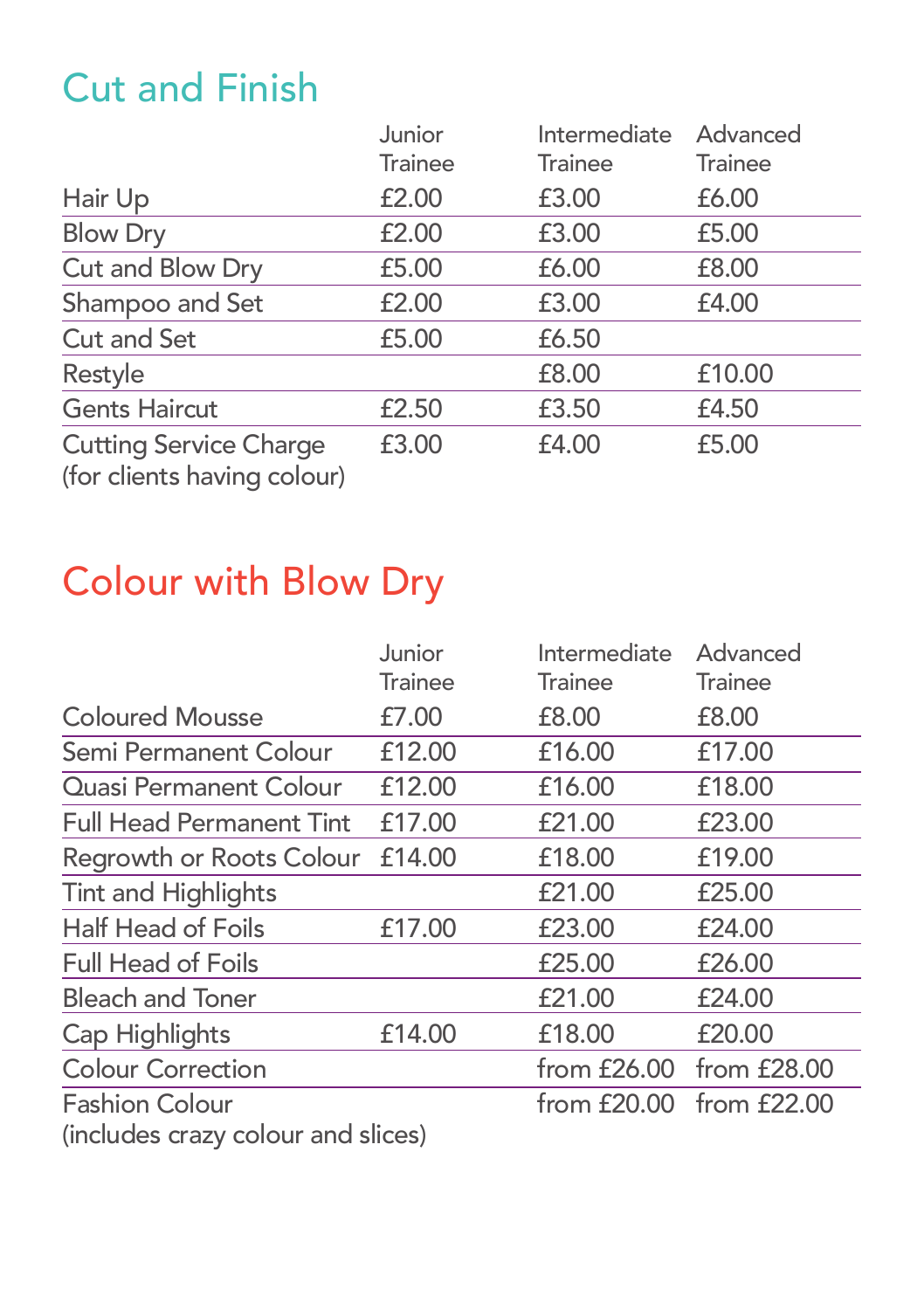### Hair Treatments

|                               | Junior         | Intermediate Advanced |         |  |
|-------------------------------|----------------|-----------------------|---------|--|
|                               | <b>Trainee</b> | <b>Trainee</b>        | Trainee |  |
| Perm with Cut and Finish      |                | £12.00                | £15.00  |  |
| <b>Conditioning Treatment</b> | £1.00          | £1.00                 | £1.00   |  |

*A skin patch test will be required before colouring, tinting and perming treatments. This must be carried out 48 hours prior to treatment.*

### Barbering

|                          | Junior         | Intermediate   |
|--------------------------|----------------|----------------|
|                          | <b>Trainee</b> | <b>Trainee</b> |
| <b>Gents Cut</b>         | £3.00          | £4.00          |
| <b>Beard Trim</b>        | £1.50          | £2.50          |
| <b>Shoe Shine Colour</b> | £5.00          | £6.00          |
| Cap Highlights           | £7.00          | £8.00          |
| Foil Highlighting        | £7.00          | £8.00          |
| <b>Full Head Colour</b>  | £7.00          | £8.00          |
| <b>Free Hand Colour</b>  |                |                |
| Placement                | £5.00          | £6.00          |